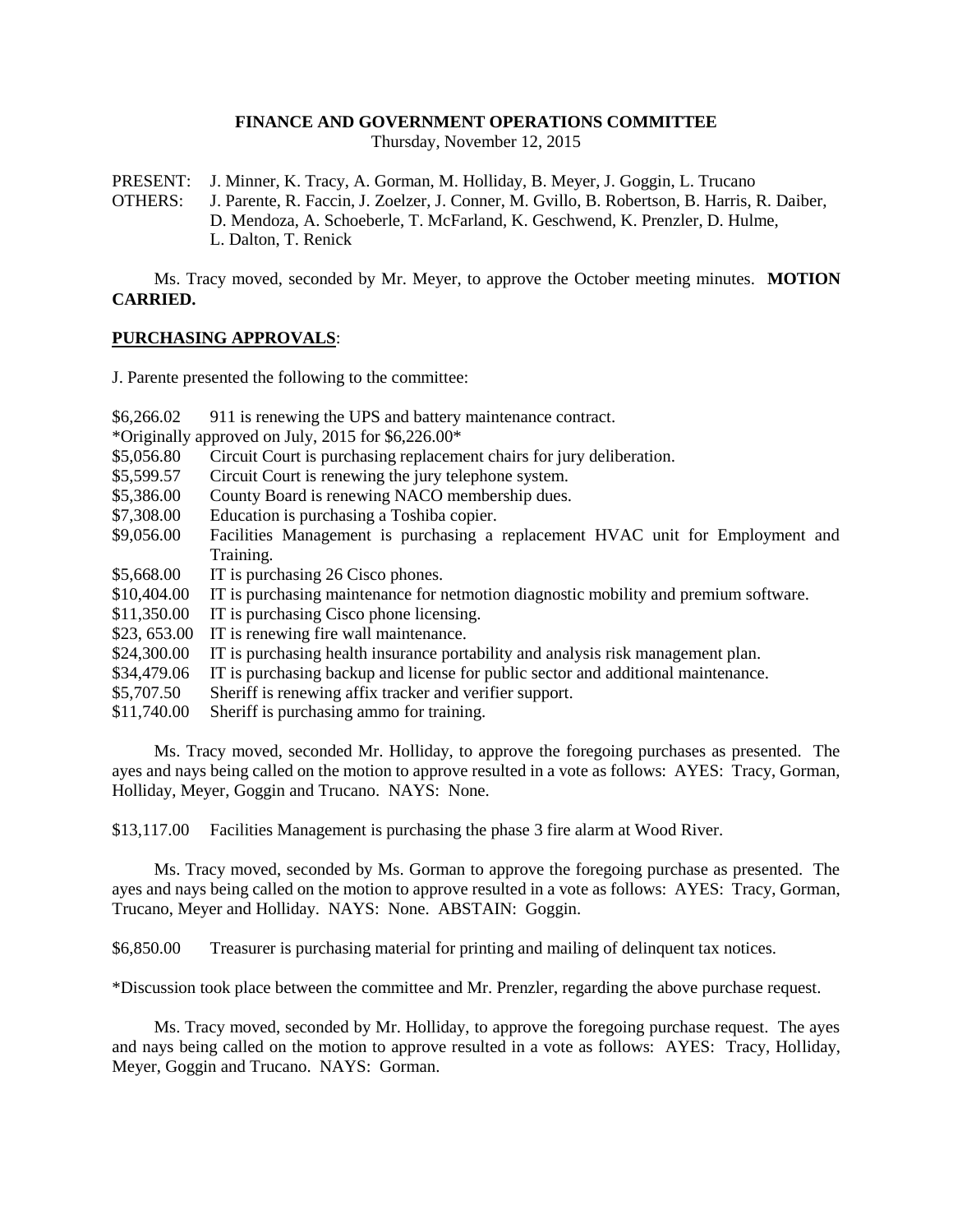# **RESOLUTIONS**:

J. Parente presented the following to the committee:

- 1. Resolution to Purchase VEMACS Support for the Madison County Clerk.
- 2. Resolution to Award Contract for the Madison County IT Data Center Upgrade.
- 3. Resolution to Award Contract for Janitorial Services for Designated Madison County Facilities.
- 4. Resolution to Purchase 2 New Model Year 2016 Ford F-150 Super Cab Pickup Truck 4x2 for the Madison County Highway Department.
- 5. Resolution to Purchase Maintenance Renewal on Microsoft Software Licensing for the Madison County IT Department.
- 6. Resolution Approving Construction Contract for the Southwestern Illinois Flood Prevention Council.

Mr. Holliday moved, seconded by Ms. Tracy, to approve the resolutions as presented. The ayes and nays being called on the motion to approve resulted in a vote as follows: AYES: Tracy, Gorman, Holliday, Meyer, Goggin and Trucano. NAYS: None.

# **FY 2016 BUDGET**:

J. Parente presented the following:

- 1. FY 2016 Budget Resolution.
- 2. FY 2016 Real Estate Tax Levy Ordinance.
- 3. FY 2016 Replacement Tax Allocation

Mr. Holliday moved, seconded by Ms. Tracy, to approve the resolutions as presented. The ayes and nays being called on the motion to approve resulted in a vote as follows: AYES: Tracy, Gorman, Holliday, Goggin, Meyer and Trucano. NAYS: None

R. Faccin submitted the Claims and Transfers Report to the committee.

### **IMMEDIATE EMERGENCY APPROPRIATIONS:**

R. Faccin presented the following:

- 1. Immediate Emergency Appropriation-2016 Ebola Virus Disease Grant.
- 2. Immediate Emergency Appropriation-2016 Health Department Local Health Preparedness Grant.
- 3. Immediate Emergency Appropriation-2015 Health Department II Tobacco Free Program.

Mr. Holliday moved, seconded by Ms. Tracy, to approve the report and appropriation resolutions as presented. The ayes and nays being called on the motion to approve resulted in a vote as follows: AYES: Tracy, Gorman, Holliday, Goggin, Meyer and Trucano. NAYS: None.